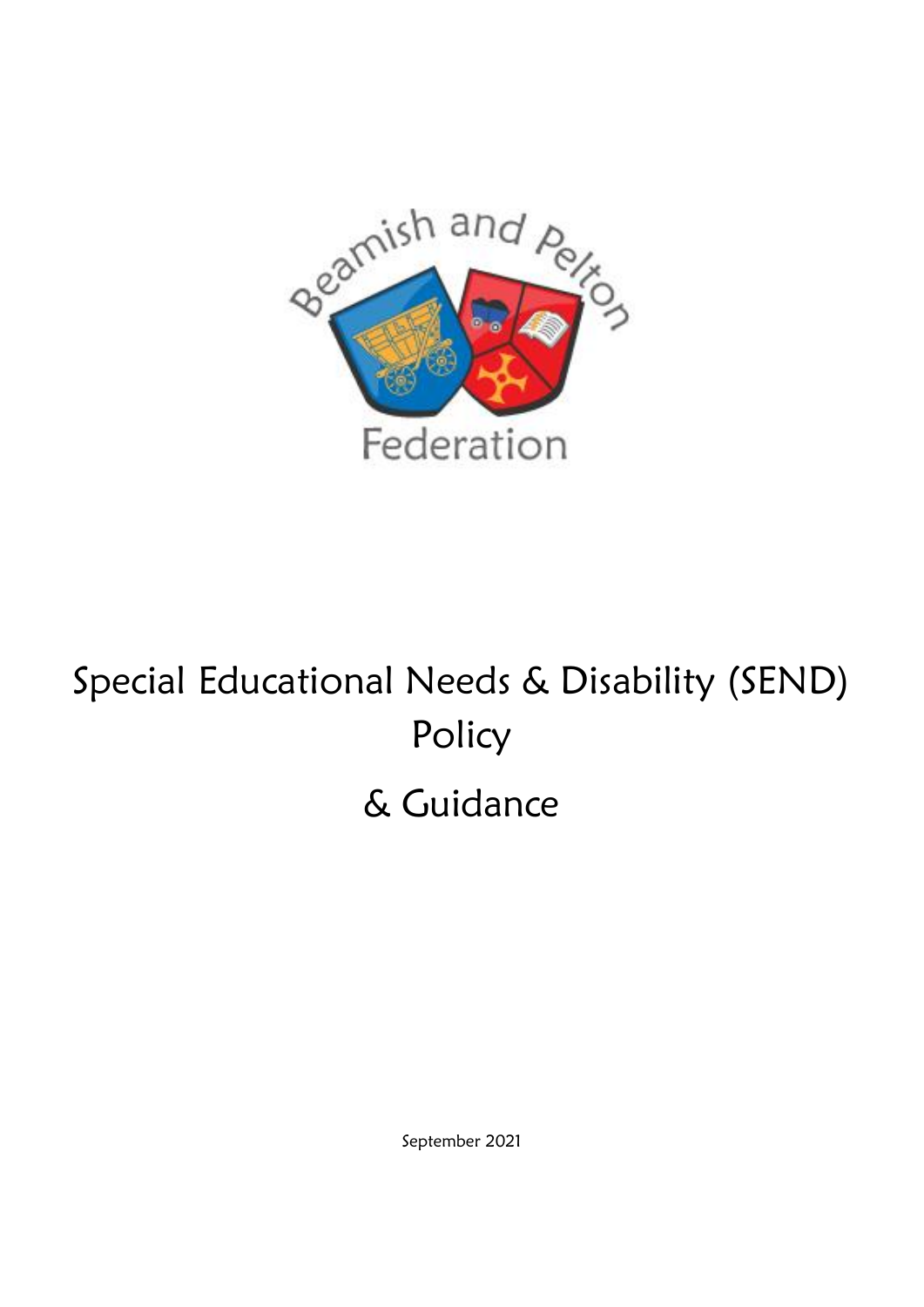#### Definition of SEND

The Education Act 2012 states that a child has special educational needs if s/he has a significantly greater difficulty in learning than the majority of children in the same age group or has a disability which either prevents or hinders him/her from making use of educational facilities of a kind generally provided for children of the same age group in mainstream schools within the local authority. Special educational provision includes that which is in addition to, or different from the provision generally made for children of the same age.

The legal definition of disability is not the same as the definition of special educational needs. The Disability Discrimination Act (DDA) 1995 defines disability as 'a person with a physical or mental impairment which has a substantial long-term adverse effect on their ability to carry out normal day-to-day activities.'

This policy refers to academy provision and protocol for students who have been diagnosed with SEND.

# Principles and Objectives

This school provides a broad, balanced and relevant curriculum to enable all children to reach their full potential. All planning is differentiated to meet the specific needs of individuals and groups of children. The learning is challenging and responds to diverse learning needs. Some children may have a 'special need' identified either by the teacher or through assessment procedures that could prevent appropriate progress being made. This policy ensures that curriculum planning and assessment for children with a special educational need or disability takes account of the type and extent of the difficulty experienced by the child and that effective strategies are in place to support that child.

All staff are involved in meeting the needs of individual children by delivering high quality teaching.

#### The aims of this policy are:

- To ensure that the special educational needs of children are identified, assessed and provided for.
- To make clear the expectations of all partners in the process.
- To identify the roles and responsibilities of staff in providing for children's special educational needs.
- To create an environment that meets the special educational needs of each child.

• To enable all children to have access to a broad and balanced curriculum and all elements of school life.

#### Educational Inclusion

#### Teachers recognise, respect and celebrate:

- Individual needs and achievement
- Cultural and developmental diversity
- The variety of pupils' learning styles
- That individuals may need extra support to manage their emotions to take part in learning
- A child's opinion about their own learning.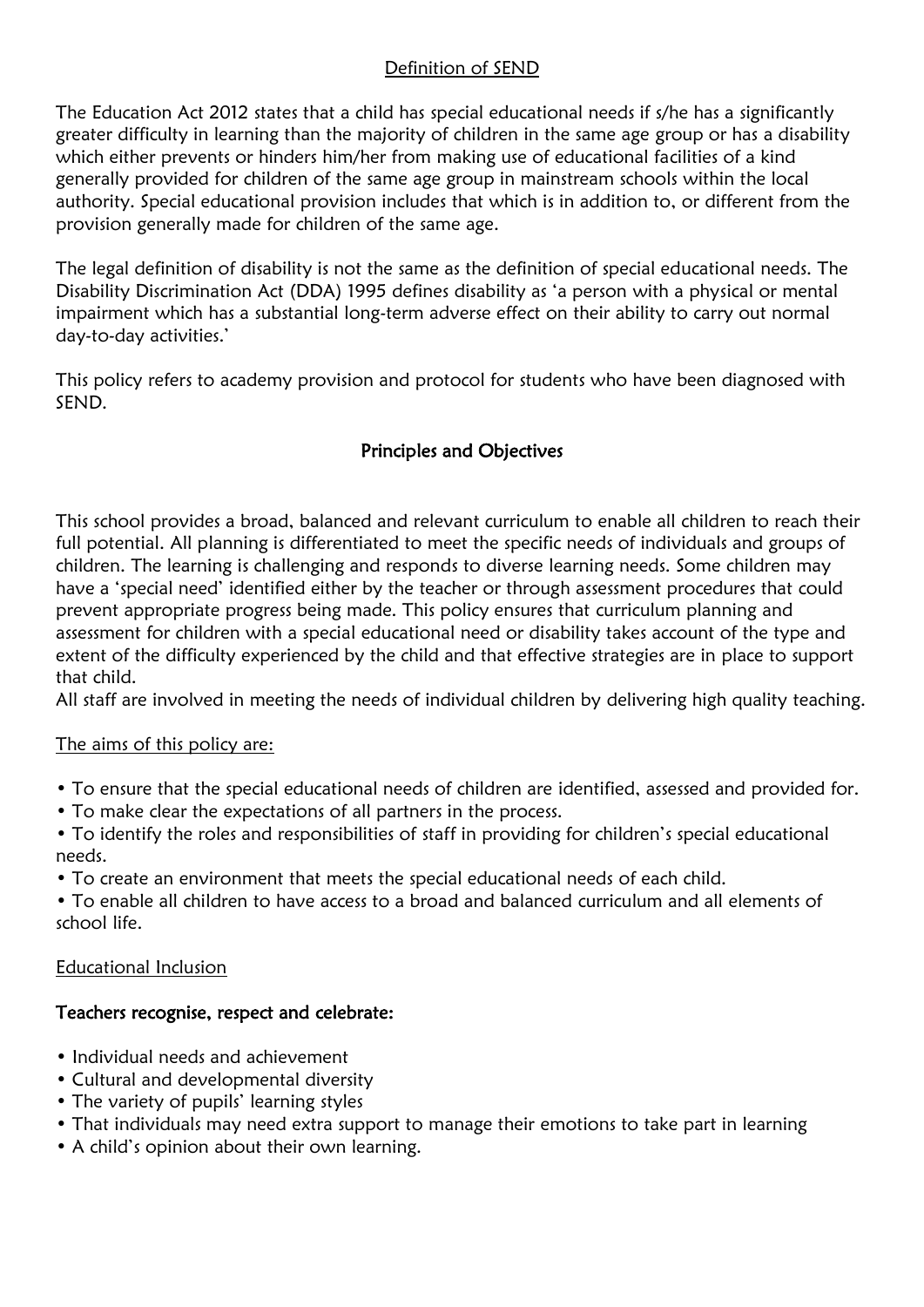# Appropriate curricular provision ensures that:

• Adequate support is available for children who need help with the development of cognitive skills.

- A range or teaching approaches and experiences make learning accessible.
- Children participate fully in learning, and in physical and practical activities.
- Children can acquire, assimilate and communicate information at an appropriate rate.
- Children take part in learning within a safe and secure environment.
- Children develop their understanding using all available senses.

# The SENCO

The SENCO at Beamish Primary School is Judith Russell the Deputy Headteacher and the SENCO at Pelton Community Primary School is Rachel Henry, the Assistant Headteacher.

#### Roles and Responsibilities

- Manages the day-to-day operation of the SEND policy.
- Co-ordinates the provision for children with SEND.
- Liaises with teachers each half term to write and review SEN Support packages (SSP's).
- Works with teachers to identify children and appropriate interventions.
- Maintains the SEND register and oversees the records on all children with SEND.
- Liaises with all external agencies.
- Co-ordinates and manages Annual Reviews for children with Education Health Care plans.
- Manages school-based assessment and completes the documentation required by outside agencies and the LEA.
- Acts as a link with parents and meets with the parents of pupils with a EHC plan.
- Monitors and evaluates the SEND provision.
- Ensures that it is a whole school responsibility to meet the needs of children with SEND.

#### Class teachers are responsible for

- Familiarising themselves with children's records and information regarding SEND.
- Differentiating the curriculum to meet the needs of children with SEND.
- Writing SSPs after discussion with the SENCO.
- Supporting individuals in reaching SSP targets.
- Provision maps will be written to record the intervention groups children with SEND access.
- Keeping the SENCO informed of any changes to need or circumstances.
- Identification through observation and ongoing assessment of other children with SEND.
- The setting of appropriate and challenging targets for children with SEND.
- Informing the SENCO of their concerns or concerns expressed by parents.

#### The governing body has a mandatory responsibility towards children with SEND.

The designated SEND governor is Mrs. Guile and she meets regularly with the SENCOs.

#### Governors are responsible for

- Ensuring provision is made for pupils with SEND.
- Ensuring SEND children join with all pupils in the activities of the school as far as is reasonably practical.
- Reporting to parents on the implementation of the SEND policy.
- Ensuring that parents are notified of any decisions to support or change a child's provision.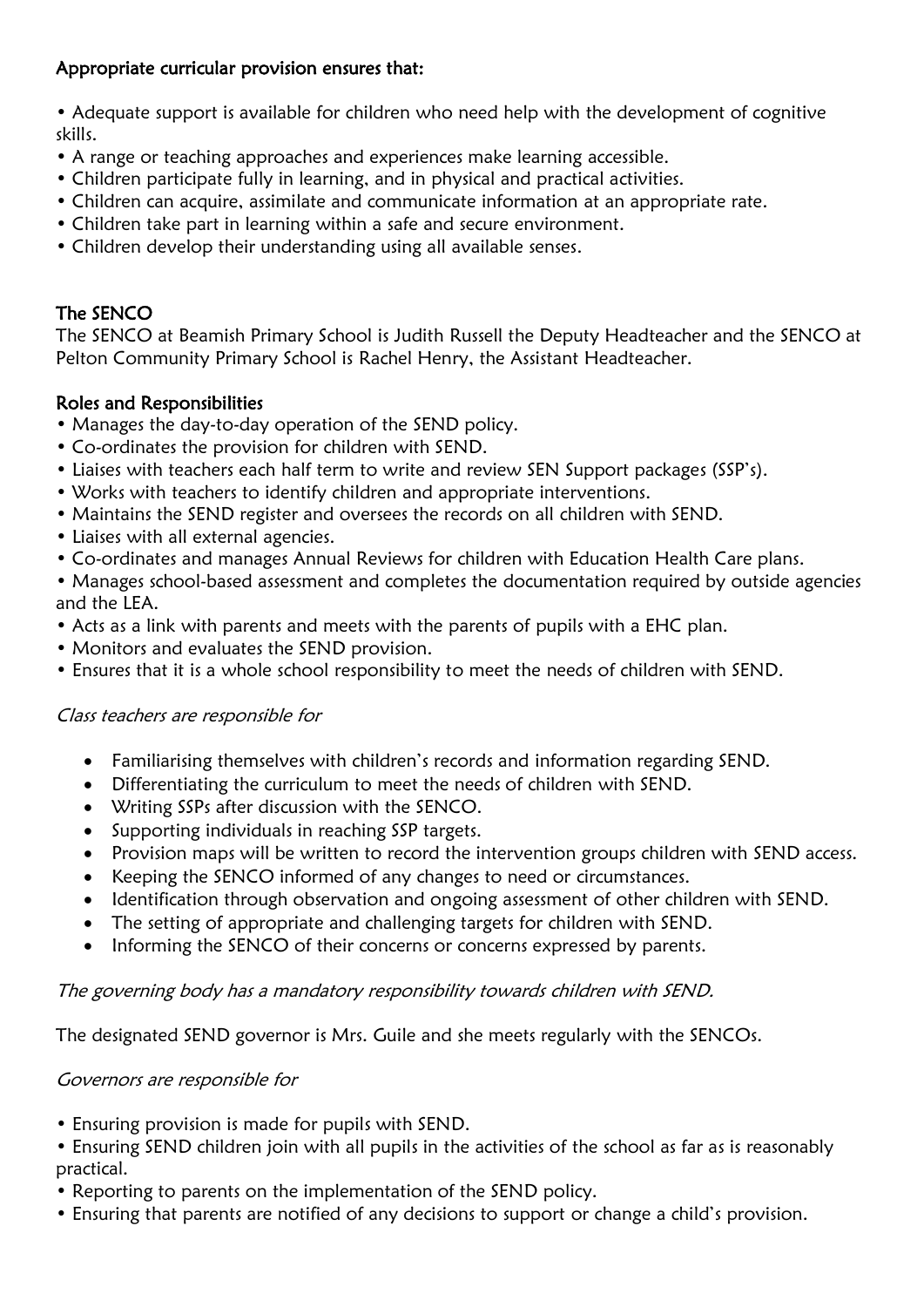• Keeping up to date about the provision, deployment of funding, equipment and personnel resources.

Overall responsibility for SEND is delegated by the Headteacher to the SENCO. Teaching Assistants support individuals or groups of children in accessing the curriculum. In some cases they deliver specific planned intervention programmes. Parents support their child, give encouragement, positive reinforcement and attend meetings.

#### Admission Arrangements

We welcome all children to our school and ensure that appropriate provision is made for them according to need. Children with SEND will be considered for admission on an equal basis with other children according to the criteria set out in our Admissions Policy.

The governing body has decided that children with SEND will be admitted to the school in line with the school's agreed admissions policy.

#### SEND Provision at the Beamish & Pelton Federation.

The school uses a graduated approach to respond to children's Special Educational and Disability Needs. We are committed to involving the child and his or her parents at all stages by informing parents on a termly basis of planned provision and progress made. Where appropriate, children take part in setting and reviewing their own targets and attend parent consultation meetings.

All children receive Quality First Teaching (QFT) and progress of all pupils is monitored every half term. If progress is not as expected (i.e. falls outside the normal range) then we will call a meeting with parents/carers /guardians and discuss placing their child on our SEND register. This is only done when evidence that QFT has not made a great enough impact on progress and it is evident the child might need additional or different provision to their peers.

If a child his not making sufficient progress, the class teacher devises interventions additional to or different from those provided as part of the school's usual differentiated curriculum. The class teacher remains responsible for working with the child on a daily basis and for the planning (in consultation with the SENCO) Provision maps will be written to record the intervention groups children with SEND access. Phonological Awareness, Behaviour Support and Self Esteem programmes may be used with children and these may be delivered by the teaching assistants, the teacher or COL worker. Parents will be informed either by the class teacher or the SENCO.

If a child continues to make very little or no progress despite Quality First Teaching, extra support and/or interventions, the SENCO and class teacher in consultation with the parents ask for help from external agencies. The teachers, SENCO and TAs are provided with advice or support from outside specialists. With advice from external agencies additional or different strategies to those already tried are put in place. Children may receive individual teaching or support in a small group. An individualised SEN Support Package (SSP) is put in place which will include the advice from external agencies and will be shared and reviewed with parents regularly. SSPs will be updated every half term.

Some children with exceptional and specific needs may require additional support above that of other SEND pupils. These children may receive up to 10 hours of individual or small group support in order to access learning and make good progress. A costed provision map is completed by the class teacher.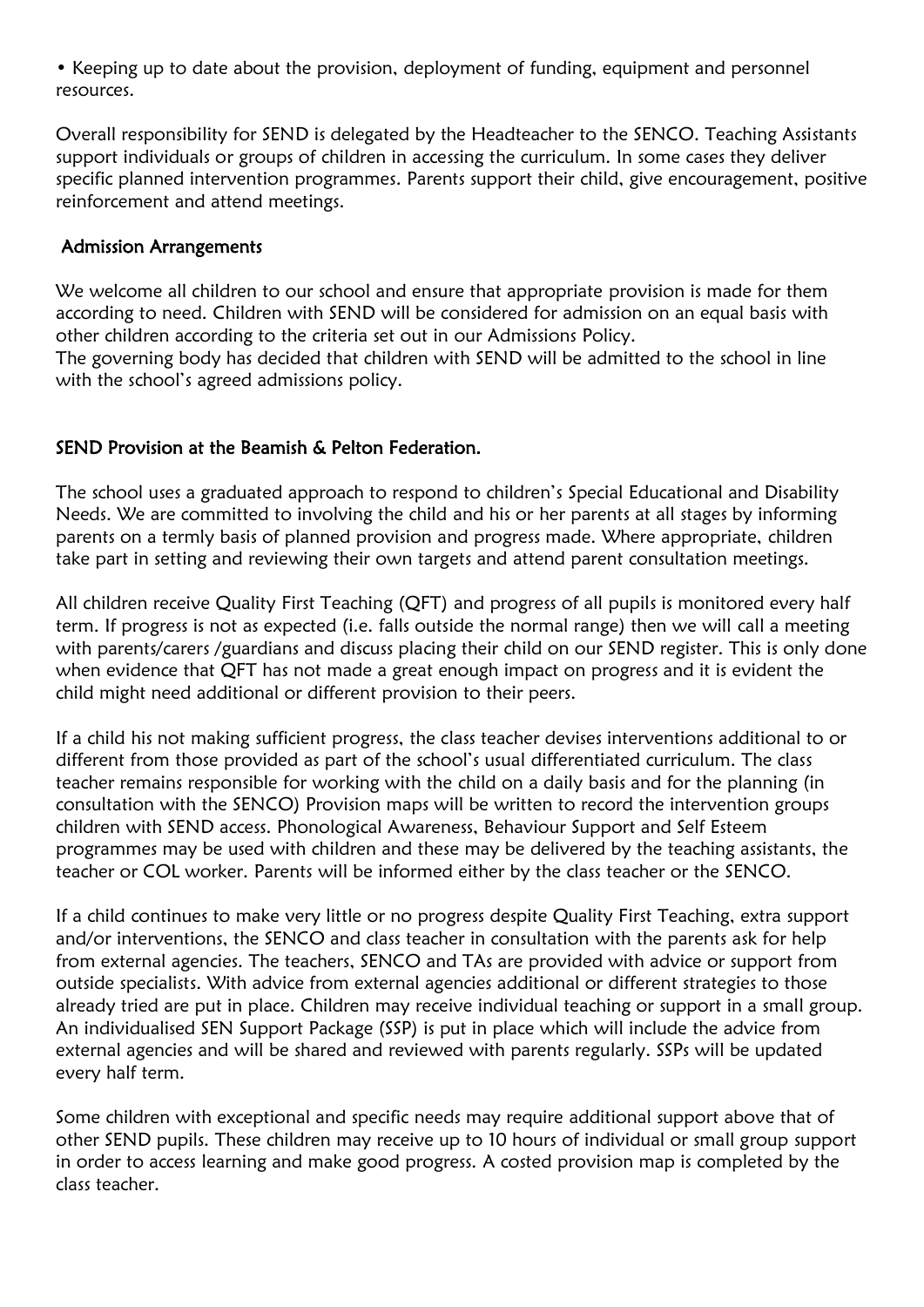# Education Health Care Plans/Provision

The SENCO co-ordinates the range of evidence gathered from appropriate agencies. The LEA considers the need for a EHC plan and if appropriate, makes a EHC plan and arranges, monitors and reviews provision. SSPs and costed provision maps are informed by advice from appropriate outside agencies and are reviewed half termly. Parents can meet with the class teacher and the SENCO on a termly basis. Annual reviews are held in accordance to statutory guidelines and are coordinated and chaired by the SENCO. In order to liaise with class teachers to write SSPs the SENCO meets at the beginning of each term to review the progress of all children on the SEND register and to identify any new children who need to be added.

EAL pupils are not on the SEND register unless they are working on a specific programme or with an outside agency and this would usually be at the School support stage.

# Early Years

Special educational needs are identified by the class teacher and baseline screening. During these stages it can be necessary to use 'P' levels (descriptions of performance) to identify progress prior to National Curriculum levels. The class teacher records 'P' levels on the PIVAT's website and are analysed termly by the SENCO.

#### Inclusion and Curriculum Entitlement

All children have an entitlement to a broad and balanced curriculum which is differentiated to enable children to:

- Understand the relevance and purpose of activities.
- Experience levels of understanding and rates of progress that brings feelings of success and achievement.
- Achieve the high expectations set for them.
- Access assessments through special arrangements.
- Access learning through additional adult support or specialist equipment.

Teachers use a range of strategies to meet children's special educational and disability needs. Lessons have clear learning objectives: we differentiate work appropriately and we use Assessment for Learning to inform the next stage of learning. SEN Support Packages use a small-steps approach and these feature in the SEN provision we make in school. By breaking down existing levels of progress and attainment into finely graded steps and targets we ensure that children experience success. All children on the SEND register have an SSP. In some cases it is appropriate to record pupils' common targets and strategies in a group learning SSP. We support children in a way that acknowledges their entitlement to share the same learning experiences as their peers. Wherever possible, children are supported within the classroom. However, there are times when, to maximise learning, children work in small groups or in a one-to-one situation outside the classroom.

#### Specialisms

The school has experience in supporting children with a wide variety of needs. The SENCO at Beamish has a NASC qualification in SEND. The SENCO's are both members of the Senior Management team of the Federation. TAs have delivered national and modified national strategies and mentor each other to develop and share good practice. They attend school inset and seek training opportunities to extend their understanding of how children learn.

The federation has employed a Parent Support adviser Mrs. Lynn Stavers and she works closely with staff and supports families at Pelton and Beamish.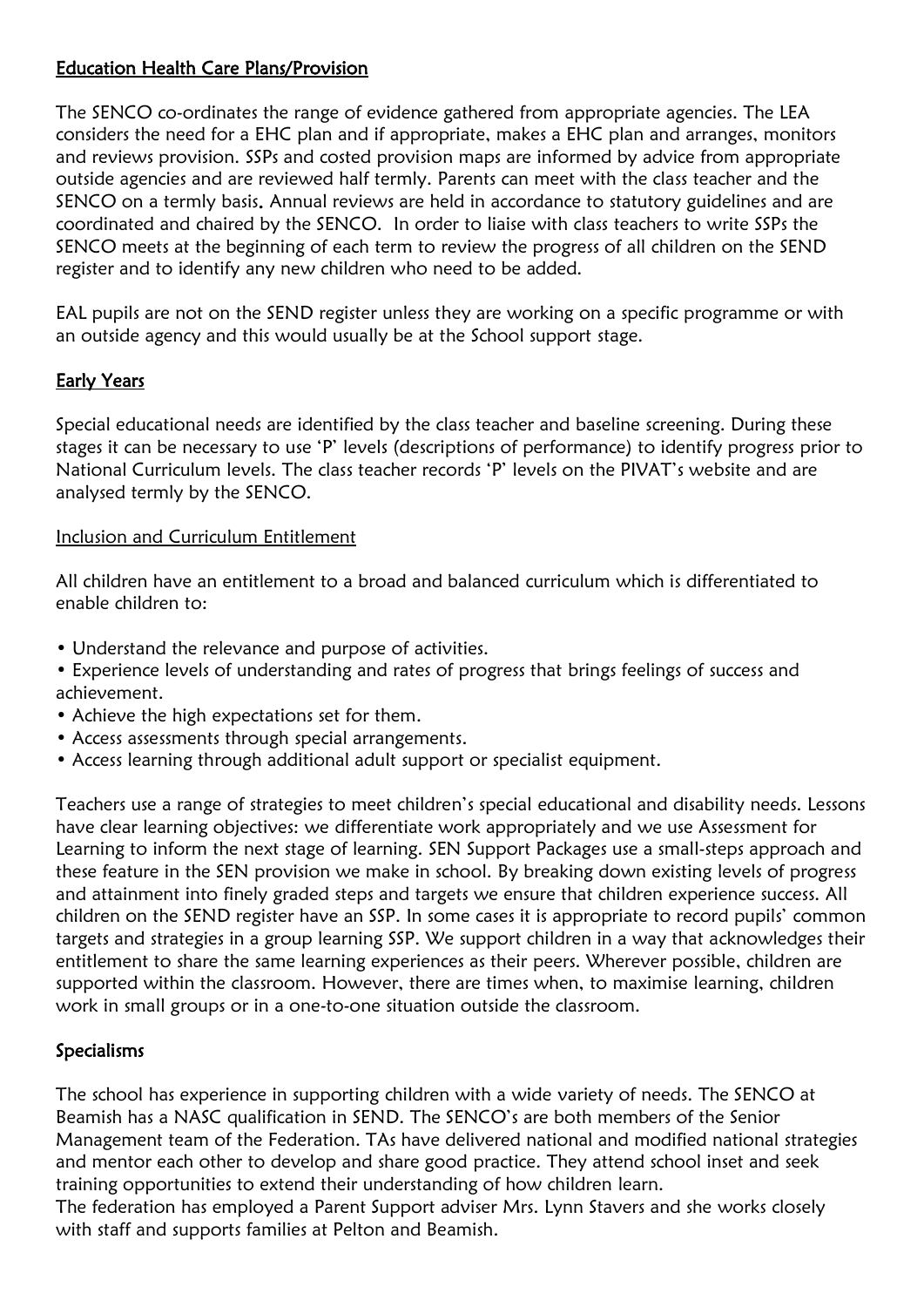#### Facilities for Pupils with SEN

At Pelton there is wheelchair access to all classrooms and facilities. A disabled toilet is available.

#### **Resources**

The provision of additional support is made as appropriate from the delegated SEND budget.

#### Identification

At Pelton and Beamish we have a commitment to the early identification and the provision of intervention programmes for children with SEND. The Foundation Stage teacher gathers, on entry, information concerning a range of individual needs of the children. Liaison with feeder schools also takes place for the children who join us at key stage 1 or 2.

Pupils' progress is monitored by class teachers and discussed at the termly SEND meetings with the SENCO. Pupil progress towards predicted targets is examined using 'Frog progress' & PIVAT's along with reading and spelling age scores. The SENCO decides if outside agency intervention is required and then refers the child with accompanying parental permission. Outside agencies may observe or work with the child on an individual basis, or they may offer consultancy advice to the SENCO and class teacher.

All this information is shared with the parents and is usually then incorporated into an individual SEN Support plan – SSP. SSPs are reviewed each half term and are shared with the parents and the child. Concerns may be expressed by the parents to the SENCO or the class teacher and these are followed up by scrutiny of relevant data and observation of the child.

#### Monitoring and Evaluation

The SENCO and staff monitor children with SEND. The SENCO provides staff and governors with regular summaries of situations and progress. The SENCO remains informed of innovative practice through journals, training, websites and SENCO network meetings. The SEND policy is subject to the regular cycle of monitoring, evaluation and review. The SEND register is updated termly.

#### Procedures for Dealing with Complaints

As part of our 'Open Door' policy we always encourage parents to share their concerns with the class teacher. The class teacher will then ask the SENCO to meet with the parents. The headteacher is also always available to discuss an issue that a parent might have. The Governing Body also seeks to successfully address parental concerns by liaising with the SENCO. The Parent Partnership helpline is available and information about this can be obtained school or the Parent Support Adviser.

#### Staff Development

All staff are encouraged to attend relevant SEND training. Local and national initiatives are incorporated into school practice where appropriate. There is an in-house induction programme for new teachers, NQTs and TAs. County induction programmes are also accessed. The SENCO's attend cluster meetings and the Durham SENCO Conference where county and national issues are shared and debated.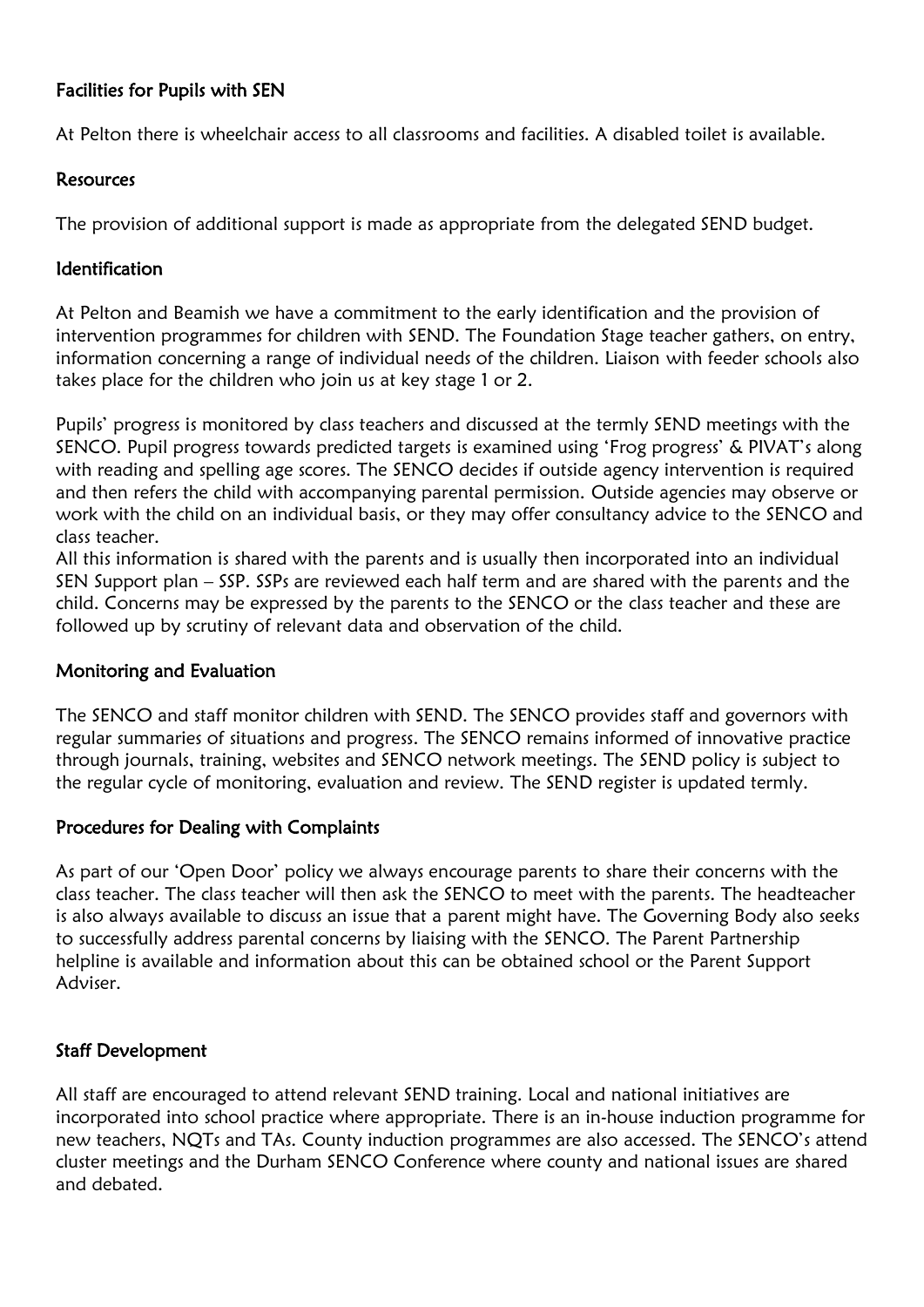#### Involvement of Support Services

The SENCOs work with the Learning Support Service and Educational Psychology Service to provide a range of support to school. Advice and support can be given at whole school, class, group and individual child and family level as appropriate and agreed.

The EAL service supports EAL children in school.

A range of health services work in school with individual pupils.

The EWO supports families referred by the headteacher.

Parents are informed about all steps in the process when children work with an outside agency and parental permission accompanies the initial referral.

#### Partnership with Parents

At all stages of the special needs process we keep our parents informed and involved. We take account of the wishes, feelings and knowledge of parents at all stages. We encourage parents to make an active contribution to their child's education. As outlined in section 4 we have regular meetings each term to share the progress of children with their parents. We inform the parents of any outside intervention and we share the decision making process by providing clear information at all stages. The SENCO maintains formal contact with all parents of children with an EHC plan. She also actively seeks opportunities to discuss the progress of SEND children informally. The named SEND governor is also always willing to talk to parents.

#### Nurture Group

Pelton Community Primary School have a 'Nurture Group', most afternoons to support and target pupils with social, emotional, behavioural and cognitive learning needs.

#### Definition:

The word 'nurture' has a specific, meaningful and purposeful connotation; it describes the children's needs, the nature of the help provided and the learning experiences involved. The class is therefore referred to as the Nurture group but may in school have a different name that the group itself chooses.

#### What is the Nurture group?

Nurture groups are inclusive, educational, in-school resource for mainly primary school children. The Nurture group is intended to target children whose emotional, social, behavioural and cognitive learning needs cannot be met in mainstream class and who will be on the SEND register.

#### Nurture group principles

- Children's learning is understood developmentally.
- It is understood that all behaviour is a communication.
- The classroom offers a safe space.
- Nurture is important for the development of self esteem.
- Language is vital means of communication.
- The importance of transition in children's lives in understood. (Lucus et al., 2006)

#### Identification

Class teachers will complete an internal referral form that they have completed with parents. Alongside this, the staff will complete a Boxhall profile assessment on the child. Class teachers will meet with Nurture staff and the co-ordinator at the beginning of the process to consider the child's